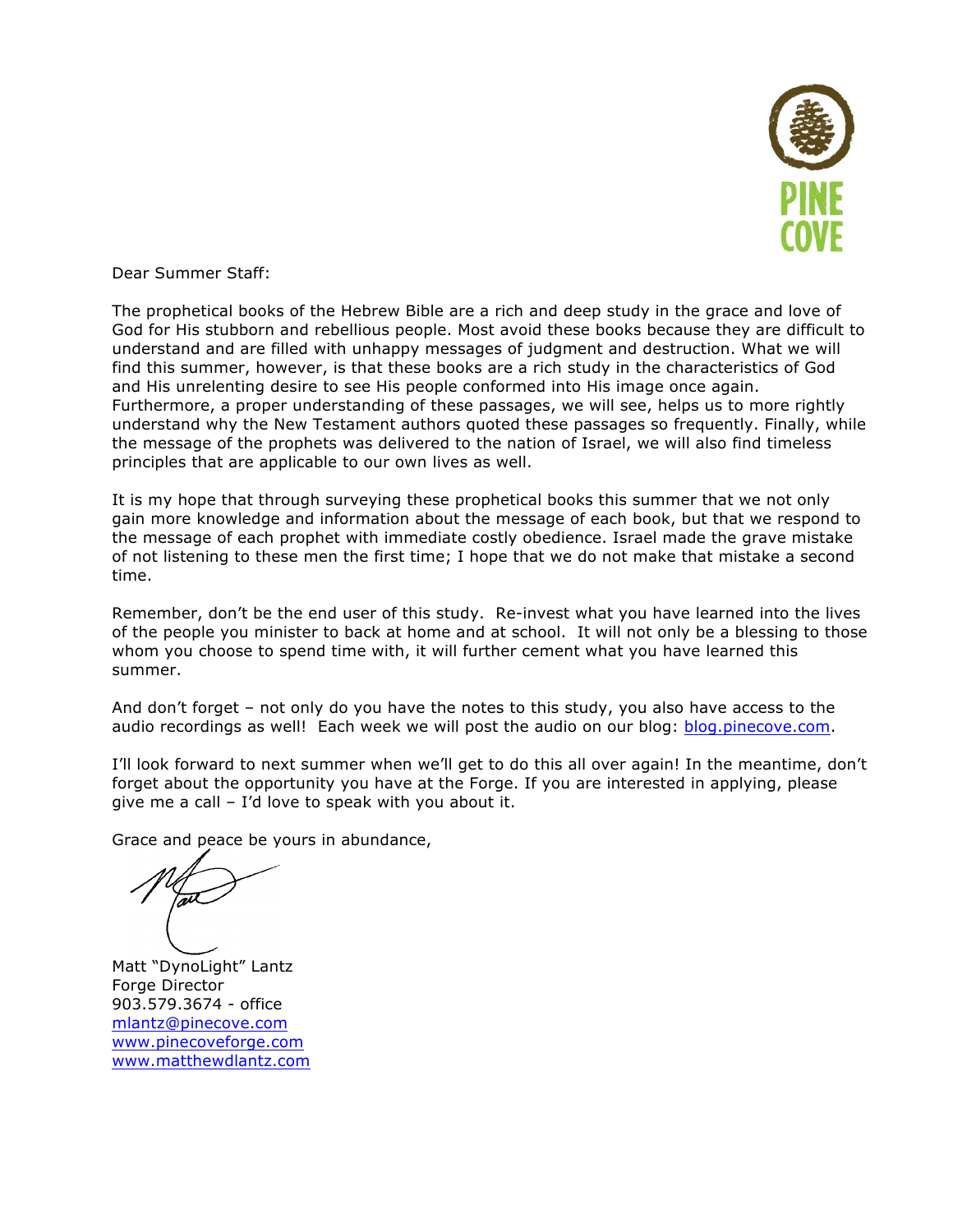# **Profit from the Prophets**

*Instructions for Teachers & Bibliography*

## **How To Use This Study:**

- Step 1: Familiarize yourself with the Text. These notes assume that you are already familiar with the passages being studied, so don't expect to be able to sit down with the note pack and easily walk through the study without a little prep work on your part.
- § Step 2: Decide which parts of the passage are the ones you want to focus on. These lessons are NOT designed to teach the lesson for you. You have more things to teach here than you could/should possibly teach in a 30-45 minute lesson. You must decide which parts of the Text and notes are most pertinent to the group you're teaching.
- Step 3: Don't bore or insult your study group by reading the study to them point by point. Instead, have a general outline of thoughts and your own personal illustrations that make the study come alive. Think of these notes like the bone structure and skin. It is your job as the teacher to make the study come to life. Feel free to change the study as you like.
- Step 4: Look for opportunities for application. The thrust of this note pack is focused on helping you, the teacher, prepare well for your study. You will need to encourage application with your small group based on who they are and what your relationship is with them. Whatever the case, don't skip this step - otherwise this study will just be an exercise in information transfer.
- Step 5: Copy these notes and distribute them each week to your small group. No need to give them lessons in advance – once per week will be good. Encourage them to use the notes as a guide for the rest of the week for their quiet times so they can dive deeper into the lesson if they would like to.

Remember: These notes are *mine*. You have to make them *yours*. Until the Text becomes something you are passionate about and familiar with you will have a lot to say but nothing to teach. Change this up as much as you want – add more quotes/references. *Make it your own.* The most inspiring and effective teachers are those who own what they teach.

### **Tough Questions:**

It's hard to replace the value of a good question that will keep your students learning even after they leave your study. Each week there will be a question or two at the end of the study that is designed to make your students (and you!) think hard about the subject just discussed. Sometimes the questions aren't even answerable – but that's not the point. The point is that they are engaging the Word on their own (and they're motivated to do so!). Don't worry about your answers – there is more to be learned in the investigation of the question most of the time than in determining what the right answer is.

### **Sample Schedule for Summertime:**

- 6:50am Arrive before they do & make sure there is coffee!
- 7:00am Start your Bible study promptly on time. No need to waste time asking "how was your week" or "how are you feeling." They will get that in their small group time. Get straight to the meat – you'll need every minute!
- 7:40am If you want to have time for Q&A at the end, plan on ending the study a little early. Then you can have some dialogue about the text or discuss the tough question from the week before.
- 7:45am Dismiss the study *promptly.* Do not go over on time as it obstructs the flow of camp.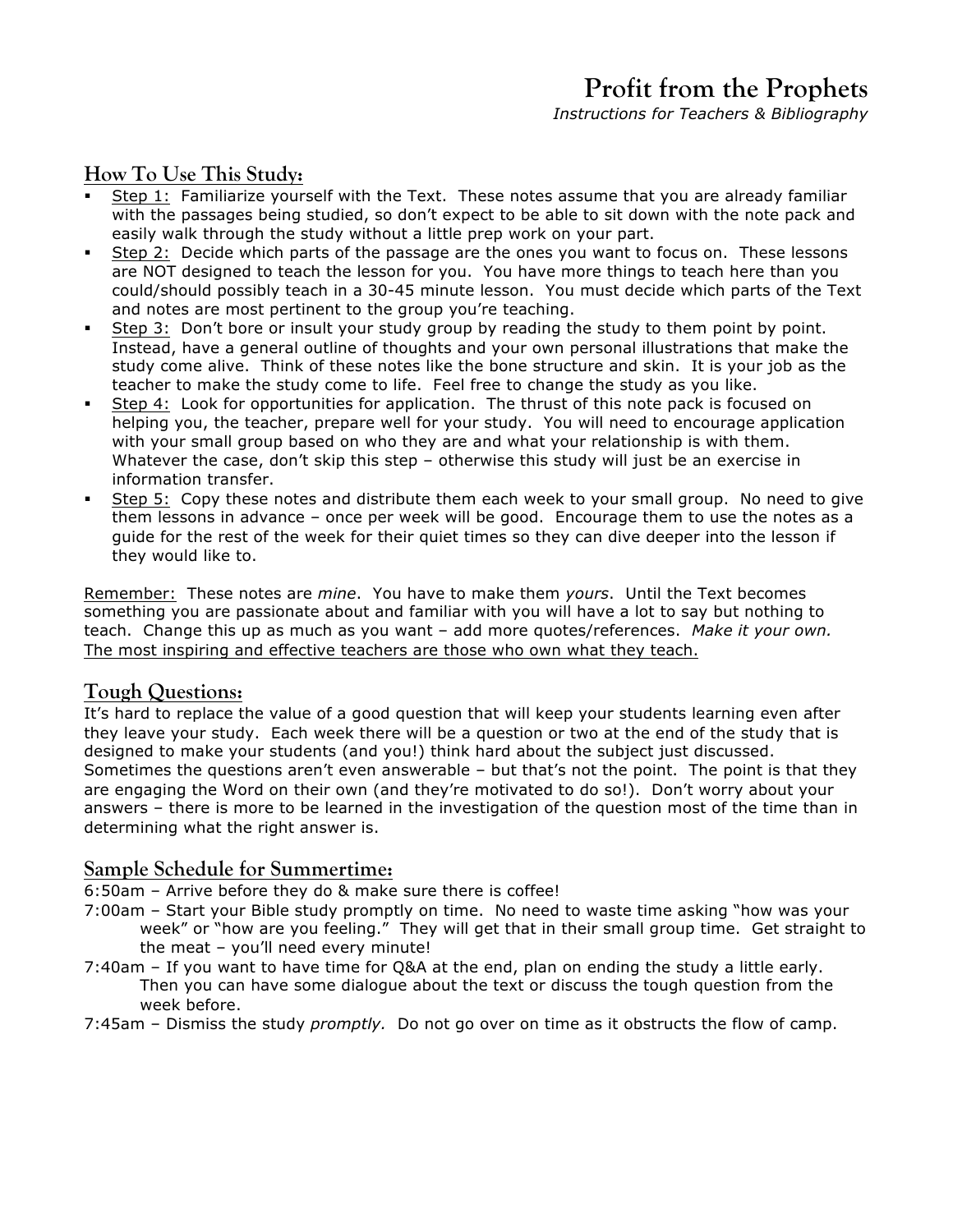## **Bibliography:**

There are not many single volumes out there about the covenants themselves. Most of my research has come from a few sources and then random commentaries. As I compiled my notes and thoughts, these were the resources that I found to be the most helpful. If you would like to study further, I would recommend these resources to you first as good entry points. So, to the degree you find this study helpful, you need to know it really comes from the wisdom of these brothers in Christ. I'm just the young guy standing on their shoulders.

#### **Primary Sources:**

- § Constable, Tom. Expository notes on specific books. 2013 edition.
	- $\circ$  Dr. Constable, a retired professor of Dallas Theological Seminary, makes his expository notes on the entire Bible available online for free! You can download them at www.soniclight.com. Highly recommended!
- § McComiskey, Thomas Edward. *The Minor Prophets: An Exegetical & Expository Commentary, Vol. 3.* Grand Rapids, MI: Baker Books.
	- $\circ$  This is a technical volume that would be most useful for the advanced student.
- § Walvoord, J.F. & Zuck, R. B. (Eds.) *Vol. 1: The Bible Knowledge Commentary: An Exposition of the Scriptures.* Wheaton, IL: Victor Books.
	- $\circ$  This resource is one of the first commentaries I recommend young students purchase as they begin to build their theological library. It provides a basic and brief verse by verse commentary on each book of the Hebrew Bible in one volume.
- § I also draw a lot from my personal notes I took while a student at Dallas Theological Seminary.

#### **Special Thanks To. . .**

. . . Andrew Peterson, The Album Leaf, Shane & Shane, Explosions in the Sky, George Winston, and James Horner whose music helped to drown out all the distractions and keep me focused.

. . . My gorgeous, thoughtful and nurturing wife who puts so much of her own wants and needs aside so that I can do things like the Forge and write studies like this one. Darcie, your love is a gift; I treasure it. You are precious to me.

. . . Pine Cove for giving me the opportunity and the time to write this study. I'm grateful to work for a ministry who cares so deeply not just for the people they minister to, but also the people they employ as ministers.